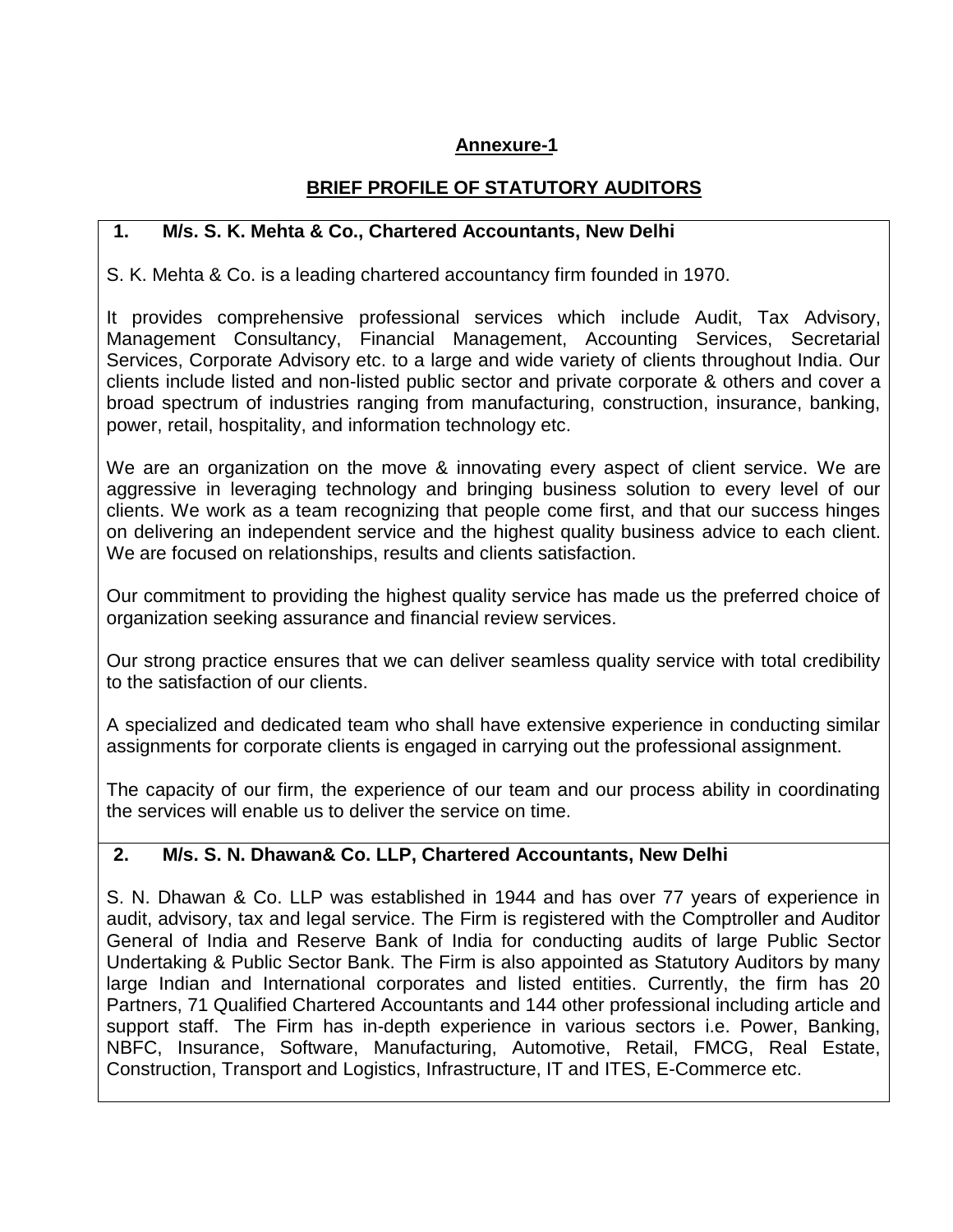### **3. M/s. Varma & Varma, Chartered Accountants, Hyderabad**

VARMA & VARMA, Chartered Accountants was founded on June 17, 1935, by two members of the erstwhile Royal Family of Cochin, in the Southern State of Kerala in India.

The firm which set up its first office in Cochin, Kerala, presently operates with five offices in the State of Kerala and one each at Bangalore in the State of Karnataka, Chennai in the State of Tamil Nadu, Hyderabad in the State of Telangana and Mumbai in the State of Maharashtra.

Presently being managed by 31 partners who are bound together by a common adherence to the aims, philosophies, professional standards and practices set by them jointly, the firm has more than 450 trained staff members, including Managers and other Qualified Accountants.

Varma & Varma has many long standing and reputed clients across all sectors of Industry in varied areas of professional practice such as Assurance, Taxation and Financial consultancy.

### **4. M/s. Parakh & Co., Chartered Accountants, Jaipur**

Parakh & Co. is a premier Chartered Accountant's firm offering professional services in areas of audit, tax and outsourcing services to domestic and multinational business entities. We have specialist teams of professional accountants, lawyers, company secretary and management consultants offering a wide array of services to our clients across the length and breadth of India. The firms' twenty partners and seventy plus staff are committed to provide cost effective, high quality, innovative and practical solutions for your businesses.

We strongly believe in establishing long term relationship with the clients. Starting right from the introductory meetings we would endeavour to make you feel the difference in the quality of service that you can expect and shall receive at Parakh & Co. To us every client is equally important and when they repose their trust in us, it becomes our bounden duty to serve them with utmost care and the highest level of professional competence. Our team is like a family. Every member of the team is encouraged to be friendly, professional and fully committed to delivering the best service. You would find that each team leader would serve you not as an employee of the firm but as an independent professional who is personally responsible and has keen interest in the success of the assignment under his care. In a nutshell, our strength lies in our versatility – wherein you would experience being served personally by a senior member who can draw upon the vast experience and skills of various partners and firms' professionals to ensure that he is able to provide you with all round solution which is second to none.